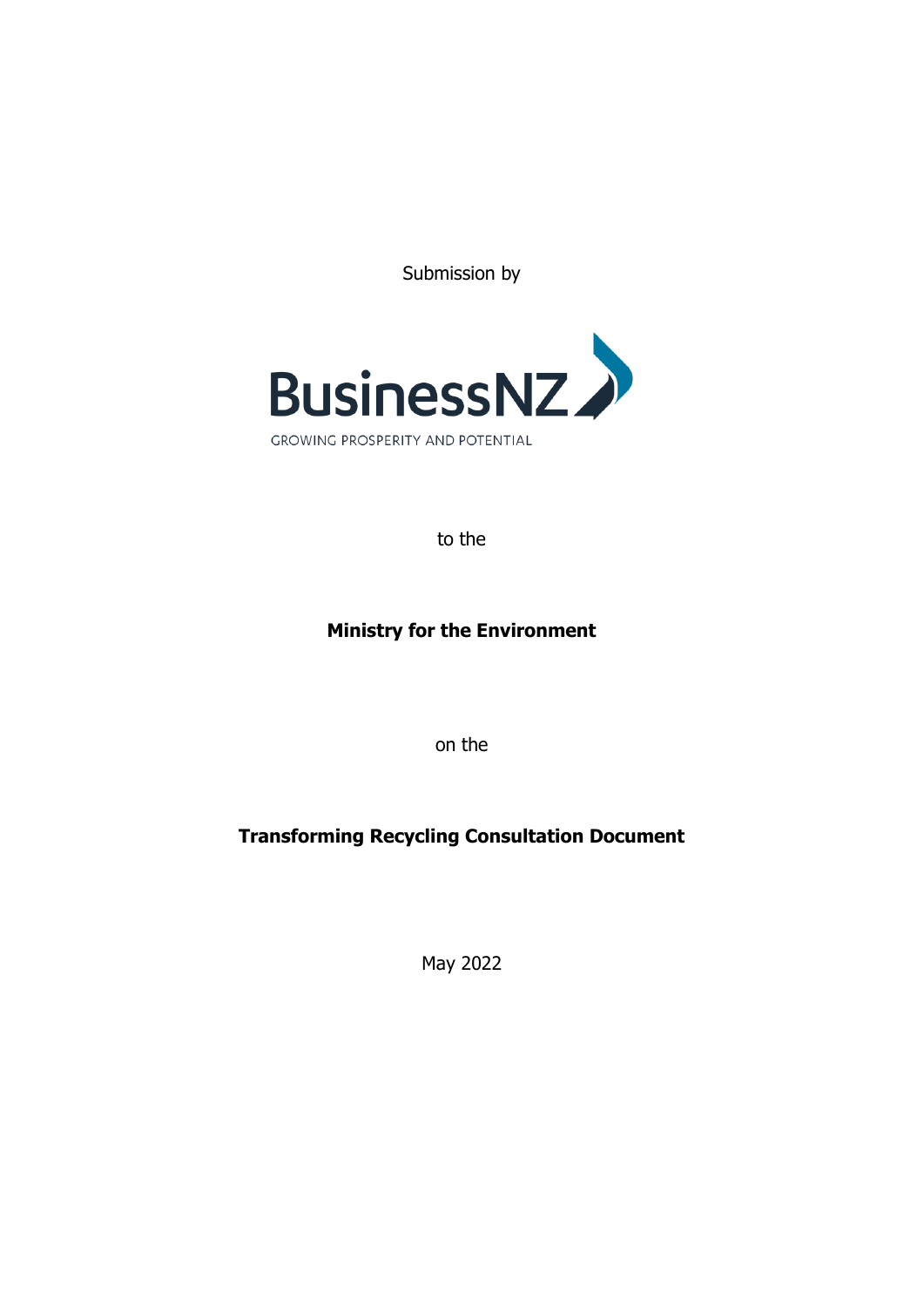#### **TRANSFORMING RECYCLING CONSULTATION DOCUMENT SUBMISSION BY BUSINESSNZ<sup>1</sup>**

### **1.0 INTRODUCTION**

- 1.1 BusinessNZ welcomes the opportunity to comment on the Transforming Recycling Consultation Document ("the Consultation Document").
- 1.2 BusinessNZ acknowledges the Government is endeavouring to address the amount of waste going to landfill by advocating for a range of measures towards the greater use of recycling.
- 1.3 The Government wants to minimise waste and encourage a more efficient use of resources by moving from a linear 'take, make and waste' economy to a circular economy approach where resources are cycled (make, use, return) with waste designed out of production.
- 1.4 The above situation is one the broader business community suppliers and consumers - increasingly aspires to. Industries and others have made a huge effort to look seriously at how their businesses impact on the waste stream and have learnt that changing practices can result in significant environmental and in some cases, economic, gains.
- 1.5 Waste policy in New Zealand and around the world is coming under increased scrutiny. Local councils have been under the pump for not doing more to encourage recycling.
- 1.6 Plastics use globally is being looked at closely following China's decision to close its borders to the world's low-quality recyclables. More and more countries are imposing specific packaging standards and requiring content recycling as part of normal trading activity. New Zealand is not immune from these developments.
- 1.7 The above issues are quite rightly focusing attention on New Zealand businesses and households and whether they are doing enough to reduce waste and the extent to which more recycling is needed.

<sup>1</sup> Background information on BusinessNZ is attached as Appendix 1.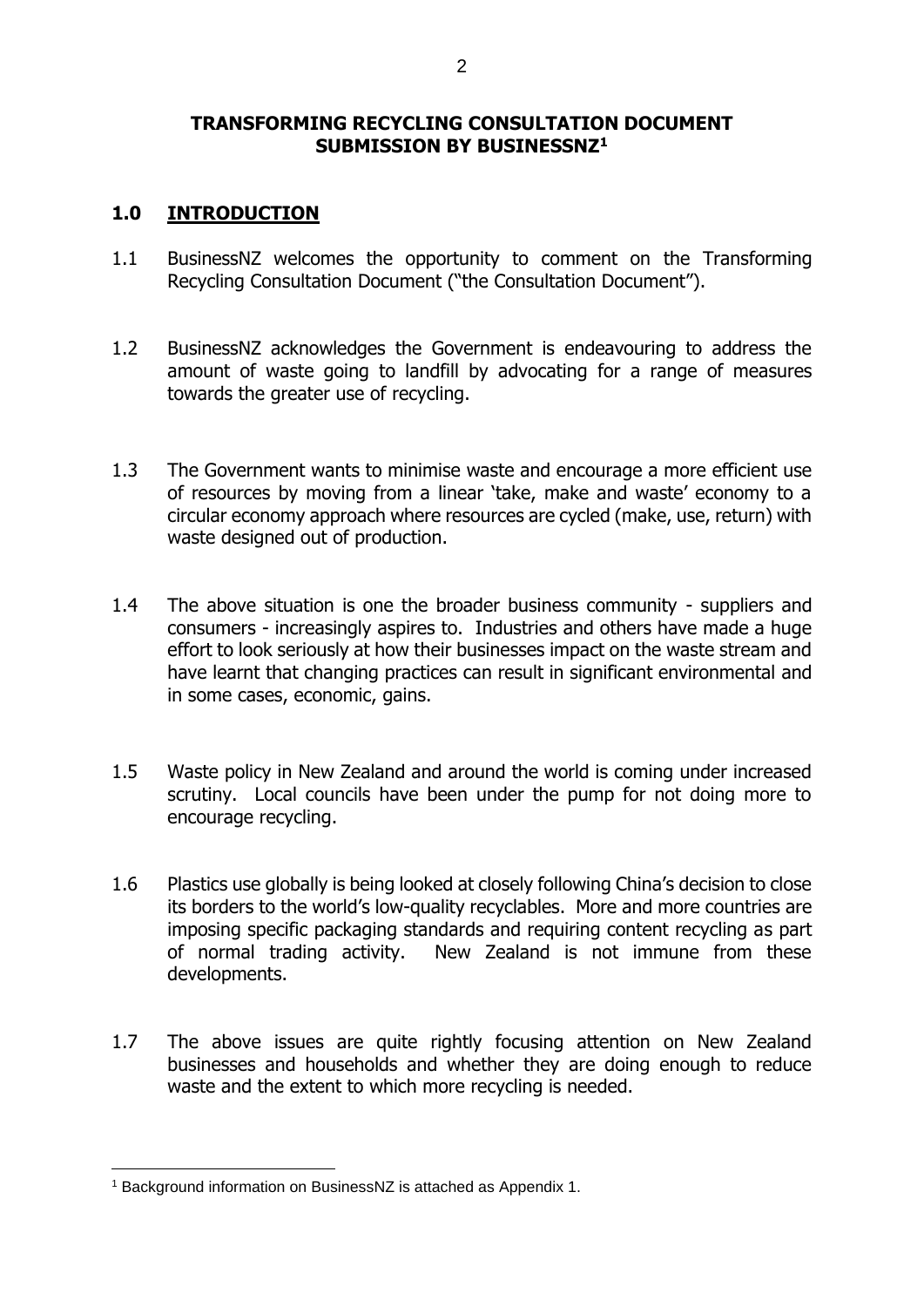- 1.8 It is noted that the Consultation Document covers three broad proposals: 1. Container Return Scheme (CRS) 2. Improvements to household kerbside recycling, and 3. Separation of business food waste.
- 1.9 As might be expected, BusinessNZ's membership has mixed views on the merits or otherwise of some of the proposals outlined in the Consultation Document. BusinessNZ has therefore encouraged individual members to make their own submissions raising issues specific to their areas of expertise.
- 1.10 While BusinessNZ broadly supports the sentiment outlined in the Consultation Document of improving the rate of recycling, a range of issues clearly needs to be addressed before any proposals are finalised and/or implemented.
- 1.11 For clarity, this submission is in three sections. The first aims to put the issue of waste policy within a contextual framework, recognising that there is an optimal amount of recycling given the costs and benefits involved. The second examines some important conceptual issues which need to be further considered if waste minimisation and recycling are to be successful, for example, "who pays", ensuring appropriate infrastructure investment is available and taking account of the fact that NZ is a long, mountainous country with significant pockets of population where recycling might not be so practical or cost effective. Section 3 looks at each of the three major proposals in turn (1. Container Return Scheme, 2. Improvements to household kerbside recycling and 3 Separation of business food waste) and offers some brief thoughts on each.
- 1.12 BusinessNZ would be happy to meet with MfE to discuss our submission in more detail, should officials consider this would be helpful. Alternatively, BusinessNZ would be pleased to put officials in contact with members who have particular expertise in relation to particular aspects of waste reduction and recycling.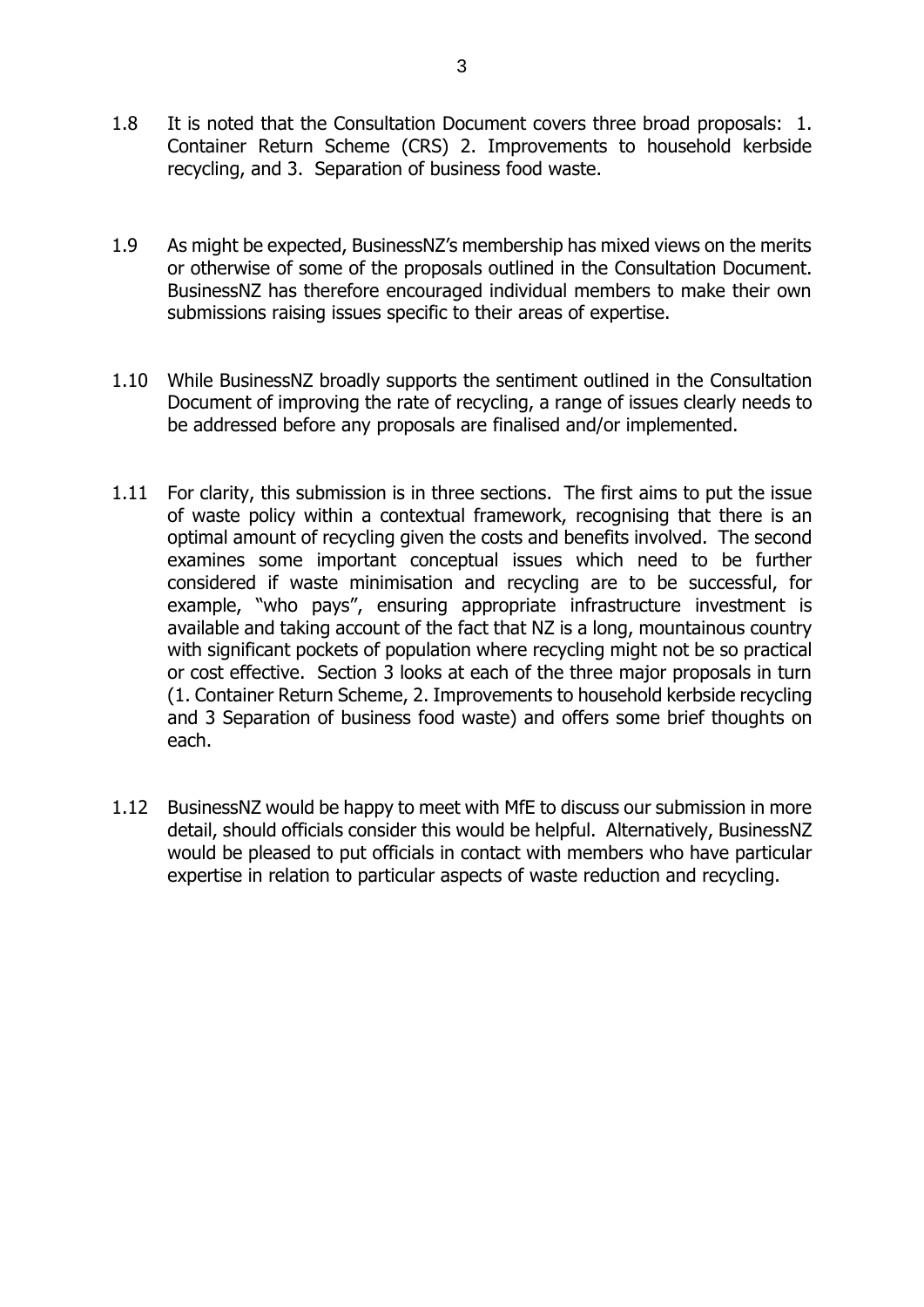### **2.0 SECTION 1: THE FRAMEWORK FOR WASTE POLICY**

- 2.1 Before coming to any decisions as to the merits or otherwise of regulatory intervention in the market for waste, it is crucial that policymakers take a step back and ask some fundamental questions. These include – but are not limited to:
	- Is there a problem *in New Zealand* with current waste management systems (i.e. are there significant issues of "market failure" which need to be addressed)? For example, simply stating that NZ recycling rates are low compared with other countries (as outlined in the Consultation Document) does not necessarily mean we have a major problem as waste minimisation needs to be put in context. Many countries have different concentrations of population, terrain, and logistical issues including infrastructure, which may make strict aggregate comparisons of waste recycling per capita somewhat unhelpful. Some of these issues are outlined further in Section 2 of this submission.
	- If there is a problem, is the problem significant?
	- What are the costs and benefits (including unintended costs) of any regulatory proposals compared with voluntary industry-led approaches?
	- What are the potential options for improving outcomes which do not impose significant costs (e.g. improving information, including greater transparency in pricing signals to market participants)?
- 2.2 As a general principle, individuals and companies should bear the full costs of their behaviour (i.e. costs should be internalised) as there will be an overconsumption of resources if costs can be shifted on to third parties. Waste minimisation is no different. If rational decisions are to be made about waste minimisation, those involved should ideally bear the costs (and receive the benefits) associated with specific options/outcomes.
- 2.3 It is important to understand that there is an optimal amount of waste, just as there is an optimal amount of resource that should be spent on crime prevention etc. Waste cannot be eliminated completely, at least not without great cost. Waste reduction might be possible but beyond a certain point the marginal cost of minimisation becomes progressively higher, while the potential returns reduce. Economies of scale are often important when dealing with certain waste streams, particularly relevant for smaller businesses facing the disproportionate cost of having waste and recycling companies pick up smaller amounts of recyclable or specialised waste.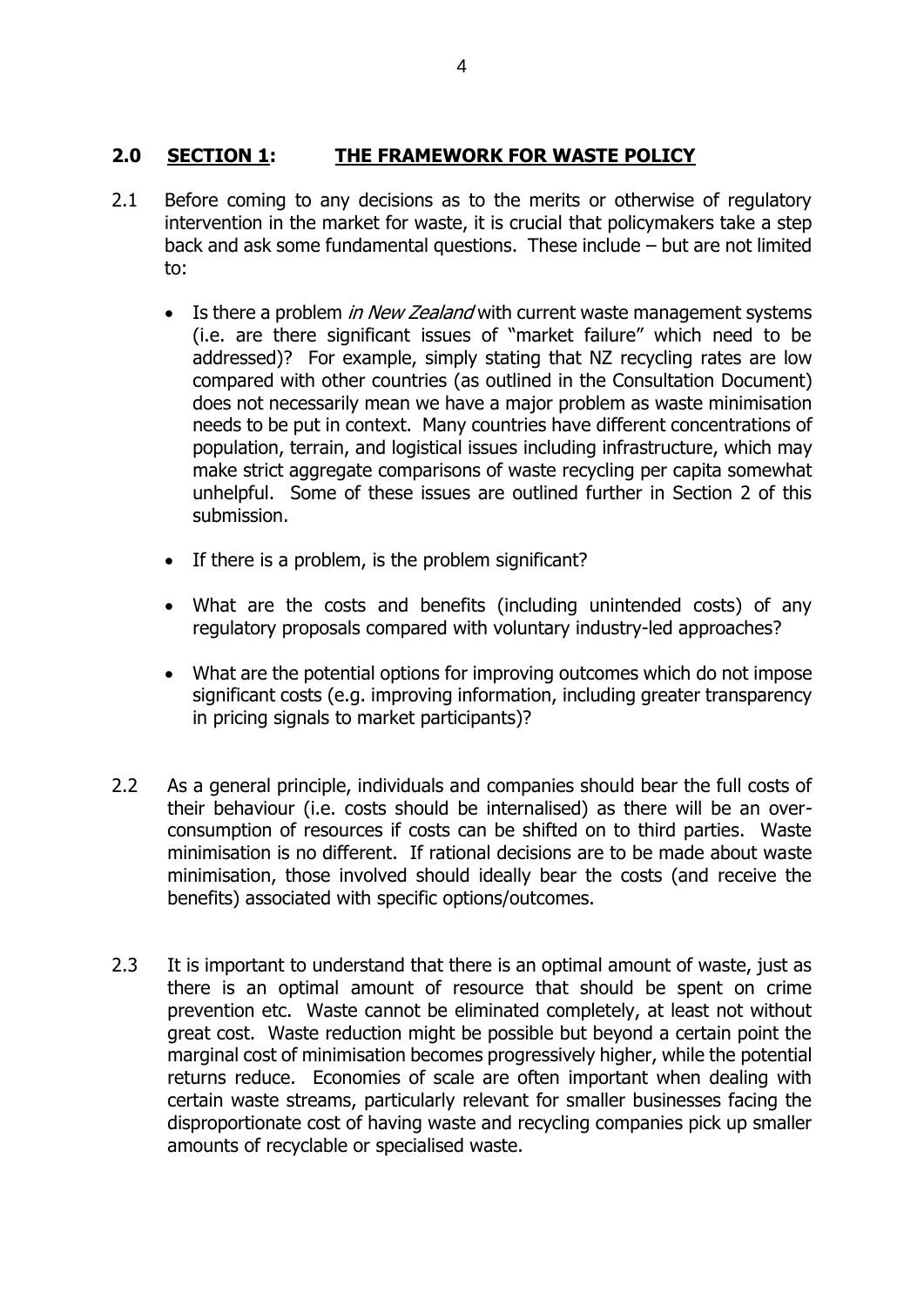- 2.4 But taking appropriate action will be dependent on a range of factors and certainly a one-size-fits-all approach is unlikely to be either efficient or cost effective.
- 2.5 Before any regulatory approach is considered, it is first important to fully understand the nature of the problem, who is affected, the cost involved and who bears that cost. Regulatory intervention should generally be considered a last, not a first, option to be invoked only when all cost-effective approaches, including voluntary industry-led approaches, have been exhausted.

### **3.0 SECTION 2.0 CONCEPTUAL ISSUES TO BE CONSIDERED**

3.1 Notwithstanding the framework outlined above, there are several issues associated with waste requiring consideration at a conceptual level. These issues are briefly outlined below (some raised to varying degrees in the Consultation Document) and include the timing of change, geographical and population understanding, infrastructure requirements, transparency of waste pricing, allocation of costs and appropriate use of the Waste Levy funds raised.

### **Timing of change**

- 3.2 Any regulatory changes adopted must reflect the nature of the products involved and their respective markets.
- 3.3 Again, while not supporting (or opposing) specific regulatory interventions in respect to waste per se, BusinessNZ recommends that care is taken to ensure market processes, and the cost of necessary infrastructure, are clearly understood.
- 3.4 To this end, BusinessNZ would emphasis the importance of having all market participants in the room to ensure outcomes are clearly understood. This is essential if broad buy-in from all sectors is to be achieved to the extent possible.

### **Education and Simplicity of Schemes**

3.5 In preparing this submission on behalf of members, BusinessNZ received feedback to the effect that simplicity must be a characteristic of any scheme developed and that these must also reflect a broad understanding of "what's in and what's not".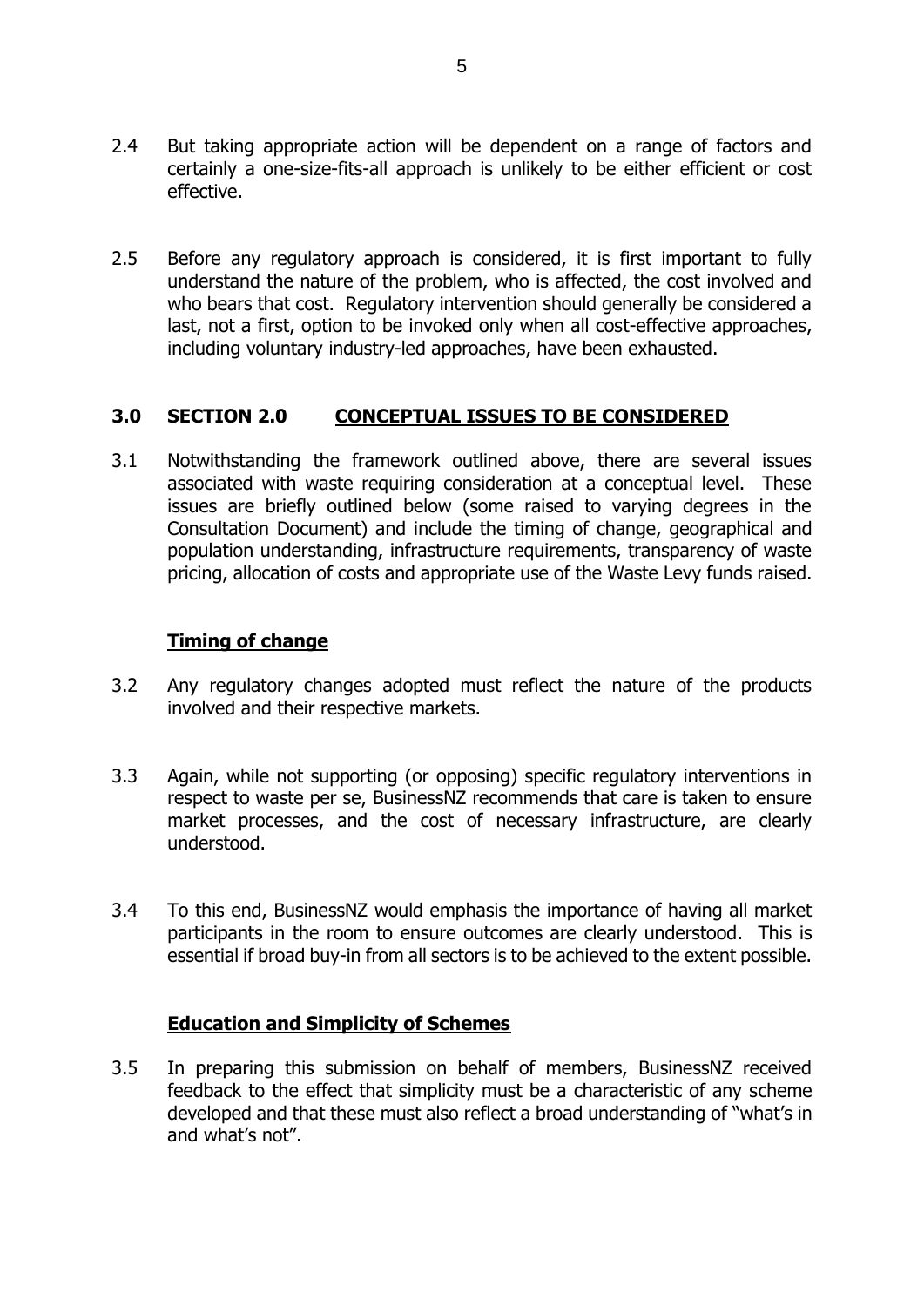- 3.6 Many people, including some businesses, are still confused over various plastic types raising the broader question of the need for education as a prerequisite before any broader regulatory approach, including the potential for mandatory requirements, is adopted – and implemented.
- 3.7 It is crucial for the public to understand clearly the intent of any new recycling initiatives so broader public buy-in ensures the Consultation Document's aspirational recycling objectives can be met.
- 3.8 Voluntary approaches and encouragement are much preferable to mandatory requirements via legislation, at least initially.

#### **Understanding of geographical and population issues**

- 3.9 New Zealand is a relatively small, mountainous country with a relatively low population base (five million). While, significantly, close to two million people live in the Auckland region, the population base is generally widespread, particularly in the South Island, and this is likely, at times, to make it both impractical and more costly to require greater recycling effort.
- 3.10 It is noted the Consultation Document talks about potentially requiring territorial authorities to have performance targets for waste reduction and asks whether they should be required to achieve international best practice.
- 3.11 However, how international best practice is interpreted may vary and while it could be argued that aspirational targets are desirable for waste reduction, it is important to keep in mind the relatively small size of the NZ population and, as pointed out above, how thinly some areas are populated. Comparing a NZ territorial authority to countries that are more compact and have a much larger population living in much larger cities is not comparing apples with apples when it comes to the ability to comply.

### **Importance of appropriate Infrastructure**

- 3.12 In the past there has been concern about the cost and viability of the infrastructure required to allow for greater resource recovery/recycling.
- 3.13 Significant infrastructure development, with taxpayer funding, will likely be necessary given the current doubtful returns from many resource recovery and recycling initiatives.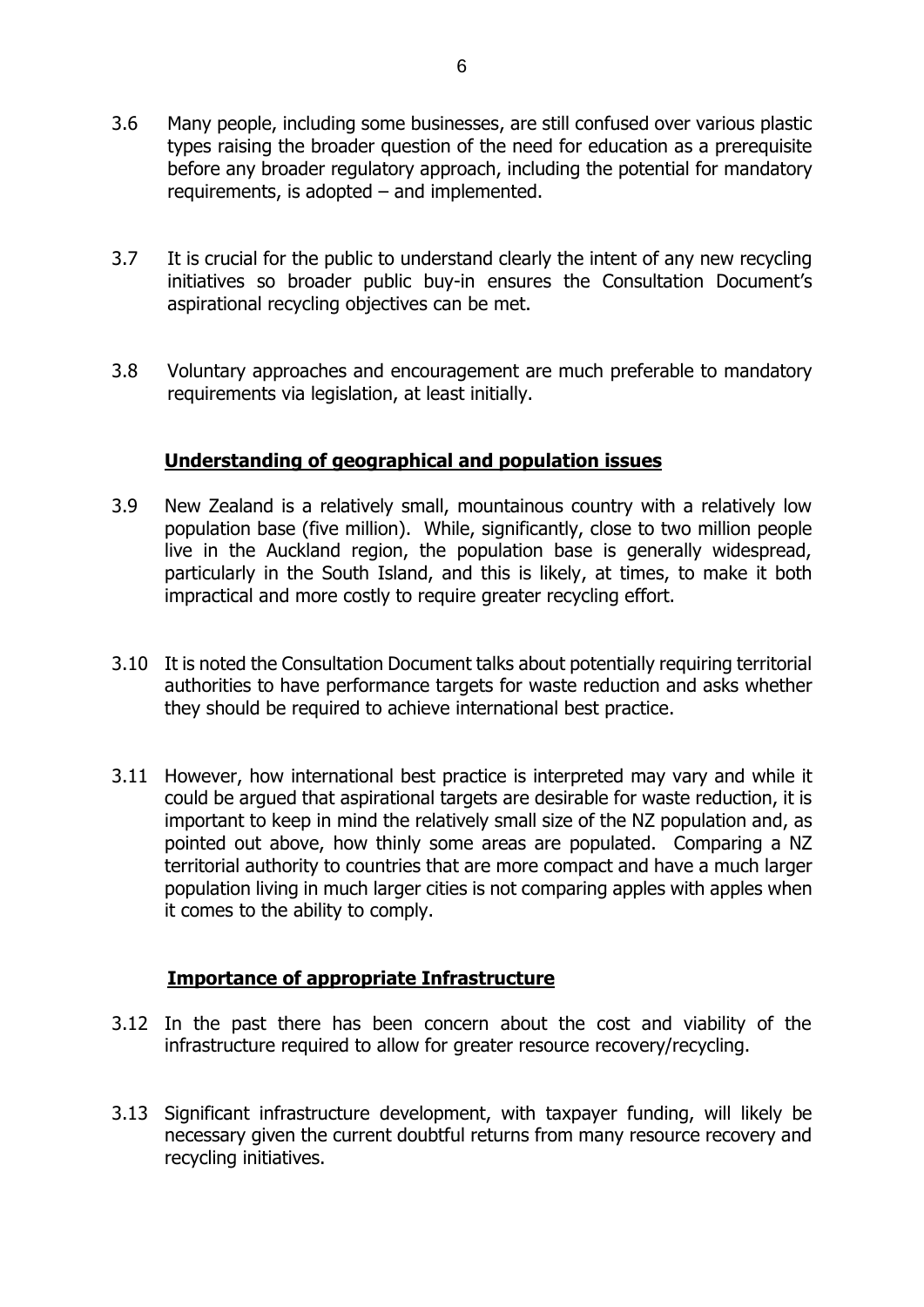- 3.14 In tandem with industry, Government might be able to set up recycling or reprocessing hubs for materials collection, collation, and processing so that:
	- Larger quantities of materials can be consolidated locally with no need to ship small quantities long distances;
	- Account can be taken of the need for economies of scale and economic viability; and
	- Businesses relying on material collected the collection of secure and steady volumes of certain materials - can be co-located in the recycling/reprocessing zone or hub.
- 3.15 There must be a degree of certainty about the economics of the infrastructure investment involved, particularly if the private sector is to be prepared to invest.

### **Allocation of costs and Transparency of waste pricing signals**

- 3.16 BusinessNZ supports the internalisation of costs, so individuals and businesses face the costs associated with their behaviour. As noted in Section 2, internalising costs is important to ensuring that resources are used efficiently. Moreover, such price signals need to be visible in order for businesses and end consumers to make informed decisions.
- 3.17 Nevertheless, imposing costs over and above those which individuals and firms should bear will result in a misallocation of resources. Costs will rise and individuals will either pay higher prices for goods and services than they otherwise would or the choice of goods and services available, which reflect unique consumer preferences, will be inhibited.
- 3.18 BusinessNZ would like to raise a particular concern regarding the broad absence of sound pricing information which would encourage individuals and households to make rational choices between recycling and disposal.
- 3.19 BusinessNZ considers much more effort needs to be made to send households economically transparent pricing signals for rubbish collection and disposal. Many councils still fund these activities out of general rates so there is little apparent connection between the amount of rubbish disposed of and the costs households face. This point was made very strongly some years ago in the Australian Productivity Commission report on Waste Management:

"Getting prices for waste disposal right will help reduce waste generation and achieve an appropriate balance between disposal and recycling. Basic forms of 'pay as you throw' pricing for municipal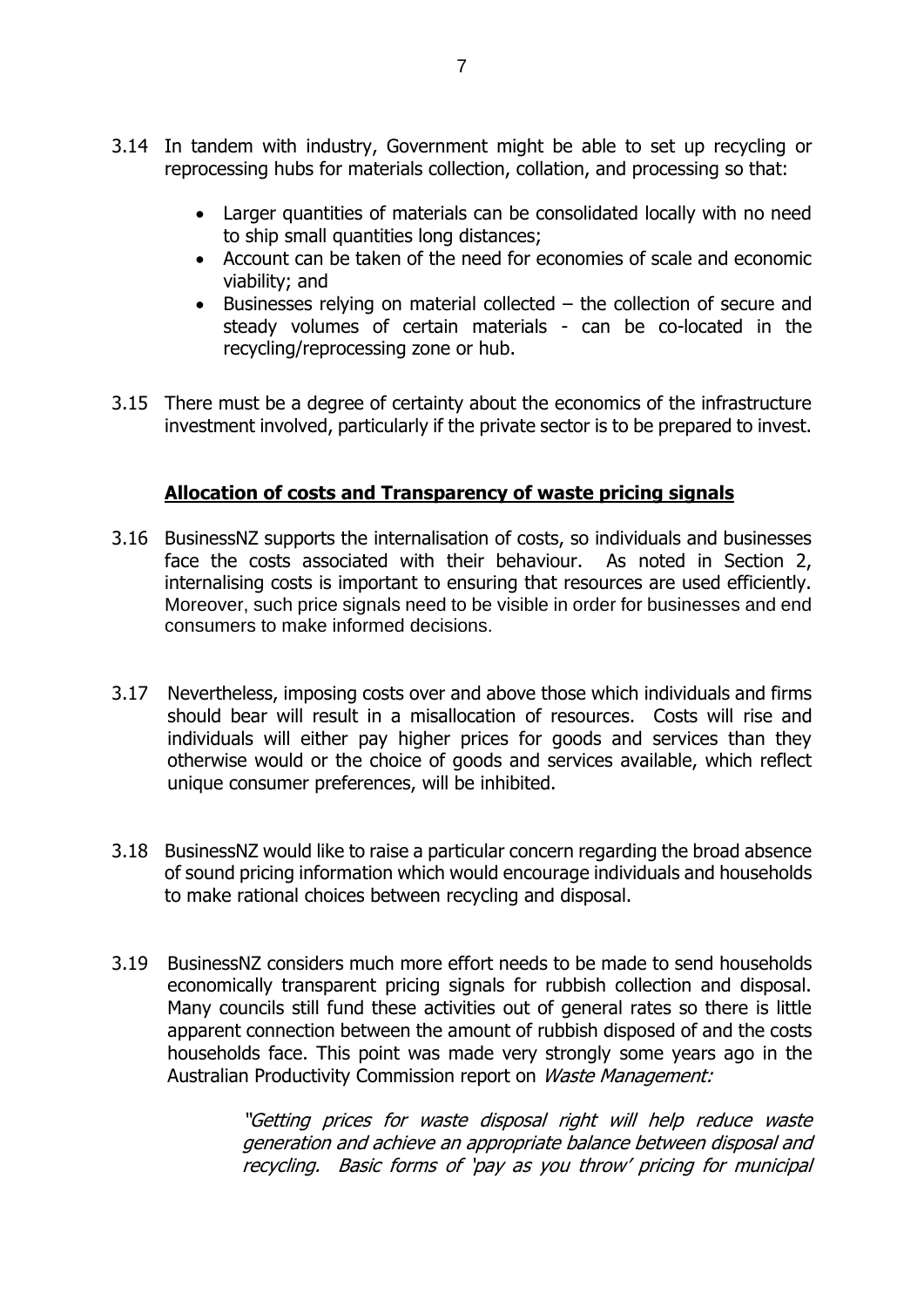waste, such as charging for larger bins or more frequent services, should be more widely adopted." (Australian Productivity Commission)

#### **Appropriate use of waste levy funds raised**

- 3.20 BusinessNZ has been concerned since the introduction of the Waste Minimisation Act 2008 that 50 per cent of the waste levy is allocated to territorial authorities for waste minimisation purposes with the remaining 50 percent, minus administration costs, allocated to a contestable fund. It can be assumed some of this fund will end up subsidising some activities associated with the three broad recycling proposals outlined in the Consultation Document. If this is the case, then there should be much greater transparency regarding the use of waste levy funds to ensure they don't simply become a de facto tax on waste without encouraging greater use of recycling, where appropriate, given the associated costs and benefits.
- 3.21 In BusinessNZ's view there has been little effective monitoring of the allocation of monies either to territorial authorities or to the contestable fund. Has the funding materially affected waste minimisation or has it achieved the objectives of the Waste Minimisation Act by reducing environmental harm and improving economic efficiency? There is a need to know.
- 3.22 Without appropriate controls on funding allocation, how the funding has been allocated might have had the undesirable effect of simply taxing greater amounts of waste going to landfills, including largely inert material, without addressing the so-called economic, social, and environmental effects of waste.
- 3.23 BusinessNZ is pleased the Government has partially recognised the failings of current levy allocation and is looking at a levy investment plan but would point out that a crucial omission here is waste levy payers themselves.
- 3.24 Over the centuries it has been generally accepted that there should be no taxation without representation, in other words, those who pay taxes should have a say in how the taxes are allocated.
- 3.25 There is a strong argument that those who pay, or are to pay, the lion's share of the waste levy should have some say in how the funds raised are allocated, particularly given a government objective of proposing to raise and expand the waste levy is to reduce the amount of waste going to landfill. This suggests assistance should be offered to those principally responsible for landfill waste to enable them to reduce the amount of waste involved through the appropriate use of waste levy funds.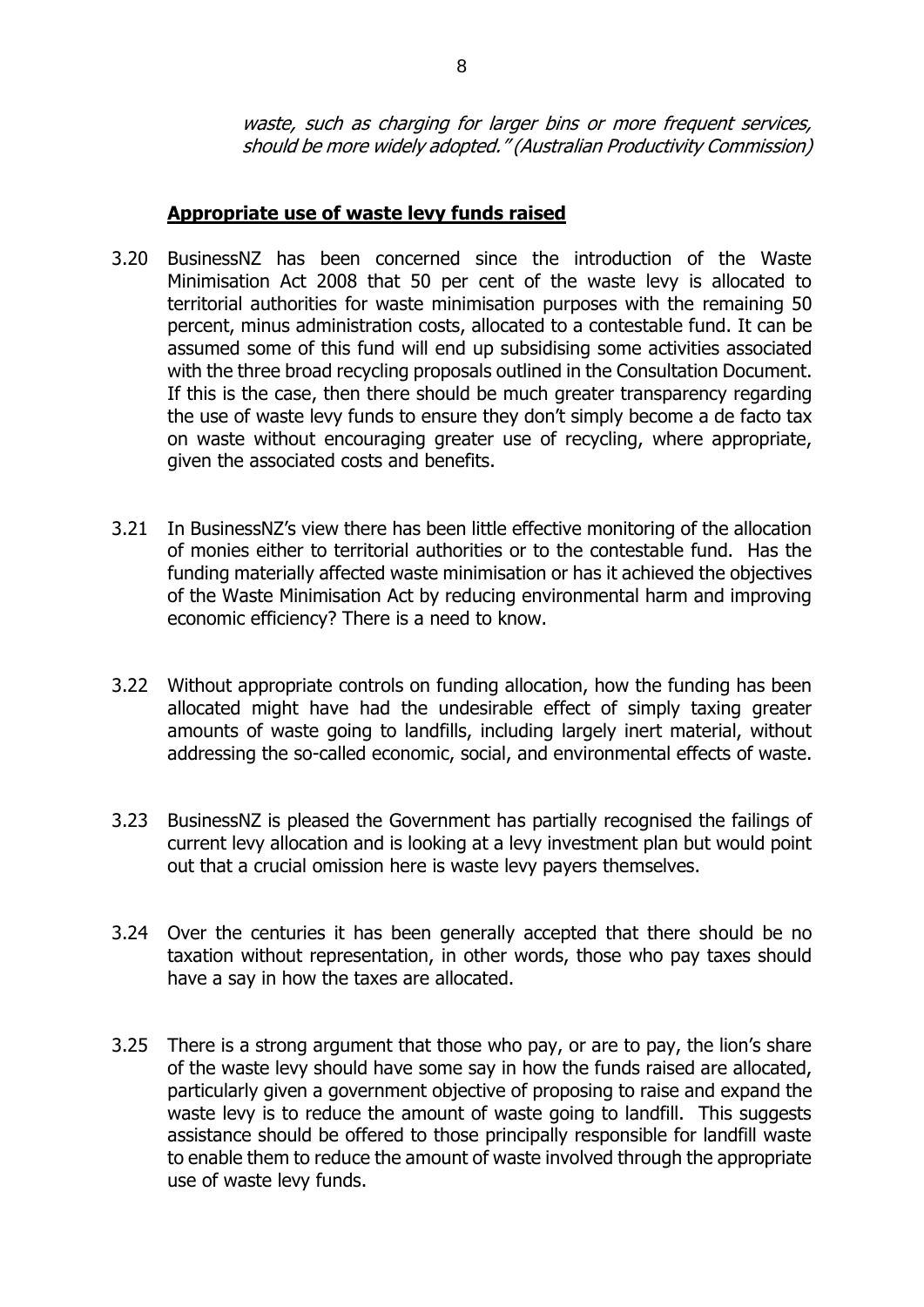3.26 Currently, there is little or no relationship between those who must pay the waste levy and those who receive funding from the levy. Given the Government is implementing significant rises in the levy level (from around \$36 million in 2020 to around \$250 million by 2023) and an extension of levy coverage, there is an even greater need than in the past for a better relationship between levy payers and levy recipients.

### **4.0 SECTION 3: THE THREE BROAD PROPOSALS**

- 4.1 This section briefly outlines some of the concerns/issues in respect to each of the three broad schemes which need to be considered further before any application/implementation decisions are made. It should be read in conjunction with the broader issues outlined in previous Section 2.
- 4.2 A number of our members will have particular questions relating to glass and plastic recycling which they will want to raise. BusinessNZ asks officials to consider their submissions carefully given the degree of expertise within these organisations and their practical knowledge of how such schemes work overseas and taking account of the unique circumstances of NZ's landscape.
- 4.3 It is understood a number of sectors consider the proposed "One-size-fits all" CRS scheme would not be appropriate for all sectors, and they would be happy to work with officials on designing unique schemes to better meet the practicalities and unique issues particular sectors face. It is understood that some sectors already have schemes that would largely meet the Government's objective of greater recycling but in ways which would ensure higher quality material recycling at potentially lower cost.
- 4.4 Given the above, this Section is focused on relatively high-level issues rather than getting into very specific matters such as what products/waste streams should be included/not included within each scheme.

### **Container Return Scheme (CRS)**

4.5 The Government's broad high-level objective is to introduce a container return scheme (CRS) system that will incentivise people to return their empty beverage containers for recycling and/or refilling in exchange for a small refundable deposit.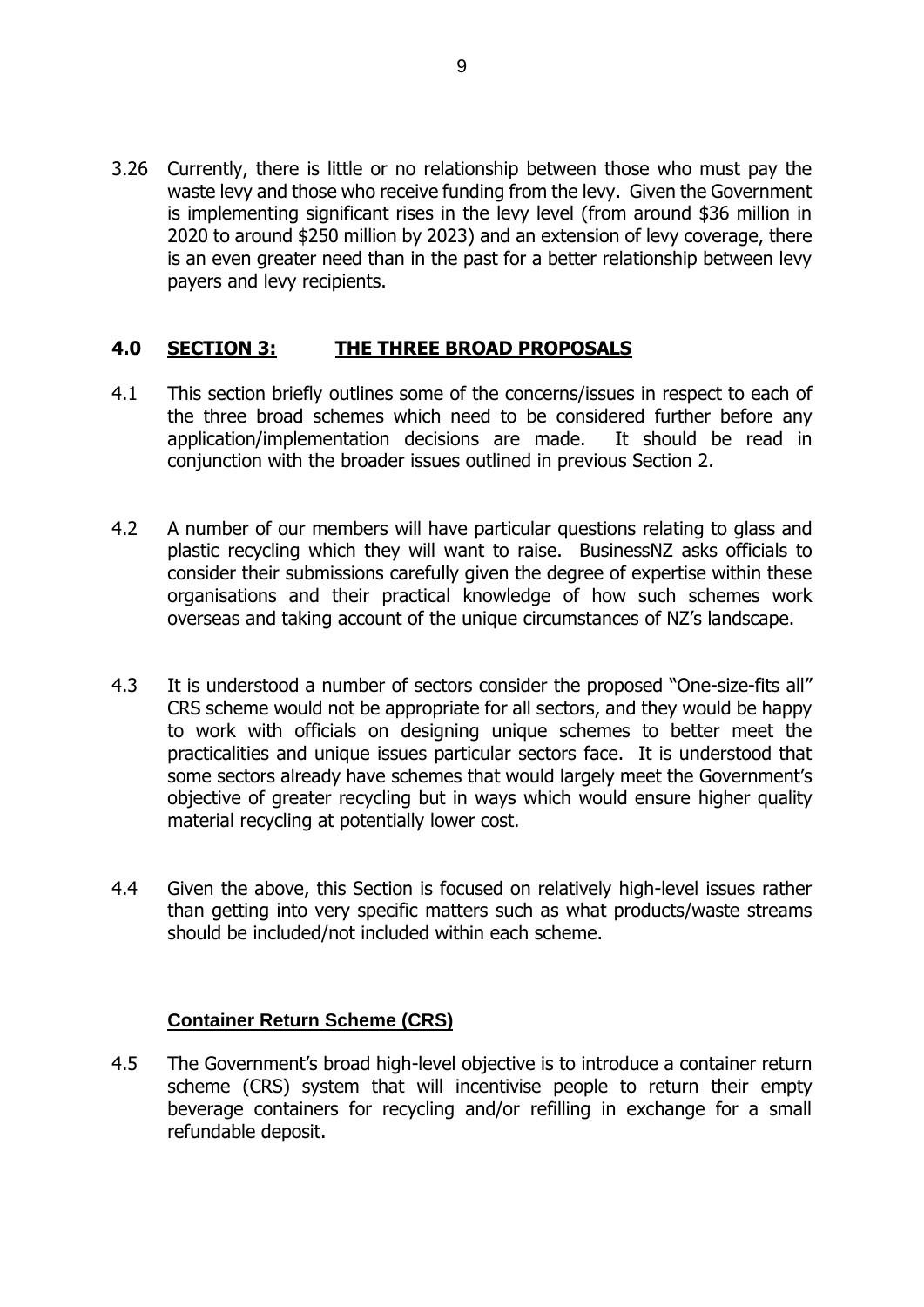### **High level Issues**

#### • **Proposed 20-cent deposit**

- 4.6 BusinessNZ notes that the Consultation Document outlines the benefits of having a 20-cent refundable deposit apply to all eligible beverage containers within the scheme.
- 4.7 BusinessNZ is concerned about the appropriateness of this level of refundable deposit for a range of reasons briefly outlined below.
- 4.8 First, it is understood that in earlier discussions about the potential introduction of a CRS, 10 cents was considered the appropriate figure. This amount would provide an adequate incentive for individuals to return containers covered by the scheme but taking into consideration that some people might not return containers even with relatively high deposit rates.
- 4.9 Second, the inflationary implications of such a high deposit rate need to be considered. Along with the proposed administration costs of the scheme (of around 5 cents per container) a CRS could result in the cost of each container covered by the scheme increasing by around 25 cents (although it should be noted that a number of industry groups and companies with expertise in CRS consider the economic modelling referenced in the Consultation Document is flawed and the costs would likely be much higher (for a range of reasons). This could result in hefty price rises for many items covered by the scheme, assuming it is likely costs will largely be passed on to the final consumer. Given current widespread inflationary pressures (both as a result of tradeables and non-tradeables), the Government should be cognisant of the undesirable impact of creating further inflationary pressure on an already overheated economy. The Reserve Bank, quite correctly, is responding to such pressures through progressive increases in interest rates and these are impacting specifically on certain sectors as a result of historically high levels of household debt.
- 4.10 Third, the impact of reduced demand for products as a result of up-front price increases also needs to be considered, particularly in respect to employment and output from certain sectors of the economy. While the Consultation Document has outlined what are considered to be realistic reductions in demand for product as a result of a CRS scheme, many sectors which will be adversely impacted by the CRS consider the potential reduction in demand is likely to be much higher than estimated by MfE modelling given the deposit rate is currently proposed to be 20 cents, rather than a more realistic 10 cents.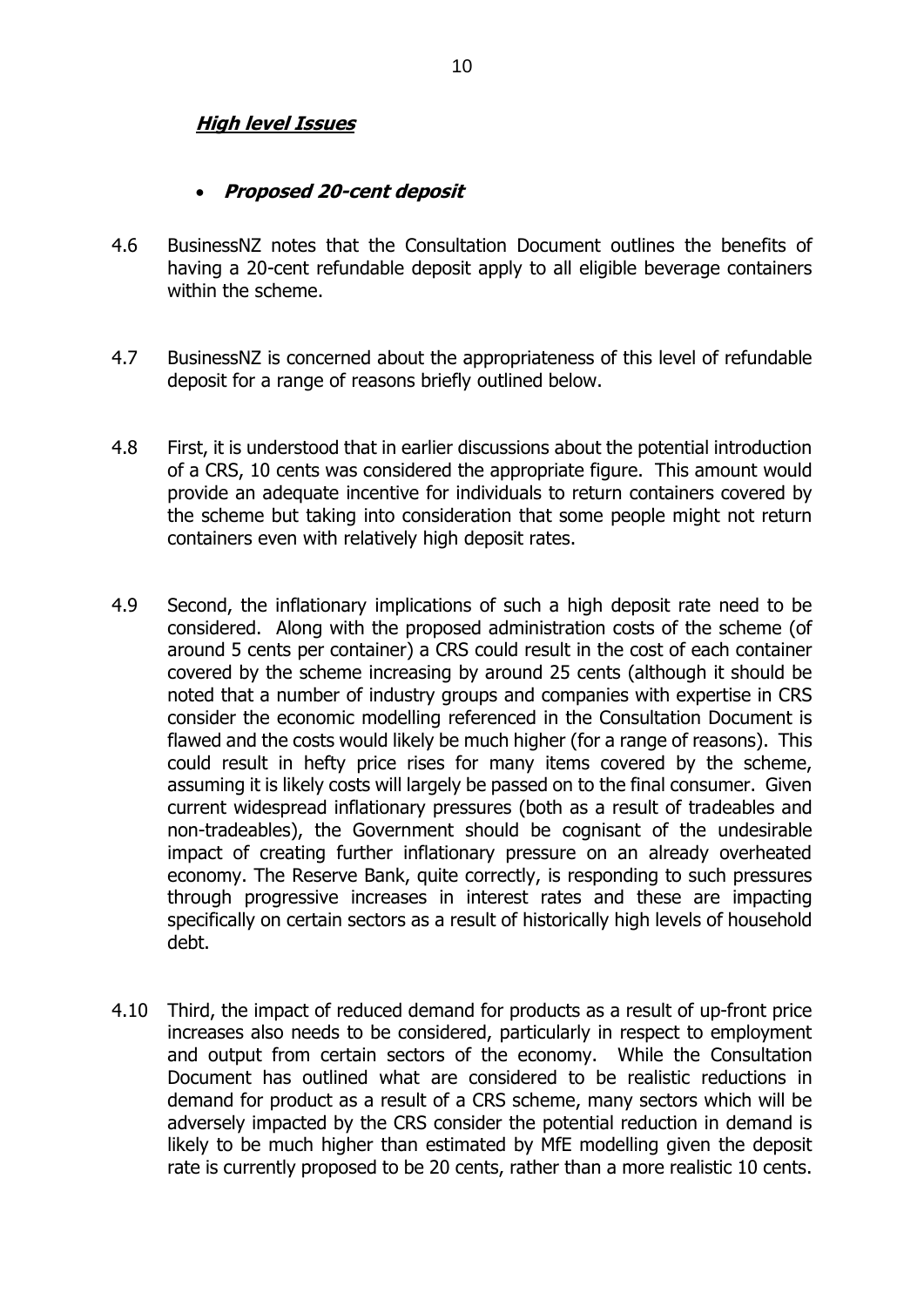4.11 Fourth, account should be taken of the issue of arbitrage. It is noted that in a number of European countries where various CRS are in place and deposit returns differ significantly, there is potential for people to shift containers to areas where the return price is higher. And it is understood that many Australian States with a CRS provide a refund of around 10 cents. There is therefore a strong argument that if NZ is to introduce a CRS, prices should at least be closely aligned with those of our closest neighbour. This is so, even though the extent to which arbitrage is likely to be a serious issue is still uncertain.

### • **Mandatory versus voluntary take-back of containers**

- 4.12 The Consultation Document discusses the potential for retail take-back of containers to be made mandatory.
- 4.13 BusinessNZ is concerned about the potential for mandatory take-backs and supports a voluntary approach, at least initially, for a number of reasons.
- 4.14 First, while some large businesses with appropriate facilities may find it appropriate and relatively easy to provide Container Return Facilities (CRF), this will certainly not always be the case. For example, while many large supermarkets in urban areas might find this possible, there are many large stores (e.g. metro supermarkets) where storage facilities are very tight and making provision for a CRF would result in a loss of space needed for other purposes.
- 4.15 Second, and an extension of the above, for many small businesses with strictly limited space, being required to take back containers could, on the basis of scale, be very problematic.
- 4.16 Third it can be assumed there will be an optimal number of CRFs based on a several factors (including, but not limited to, cost) and beyond a certain point it is unlikely any greater number of containers will be taken to a CRF. For a range of reasons, households could decide they will not recycle irrespective of the number of CRFs available. Requiring each potential retailer to provide such facilities will simply add to the costs associated with recycling which ultimately, will be passed on to final consumers in the form of higher product costs.
- 4.17 Fourth, mandatory take-backs would potentially crowd out smaller private sector operators or community groups that might be willing to run their own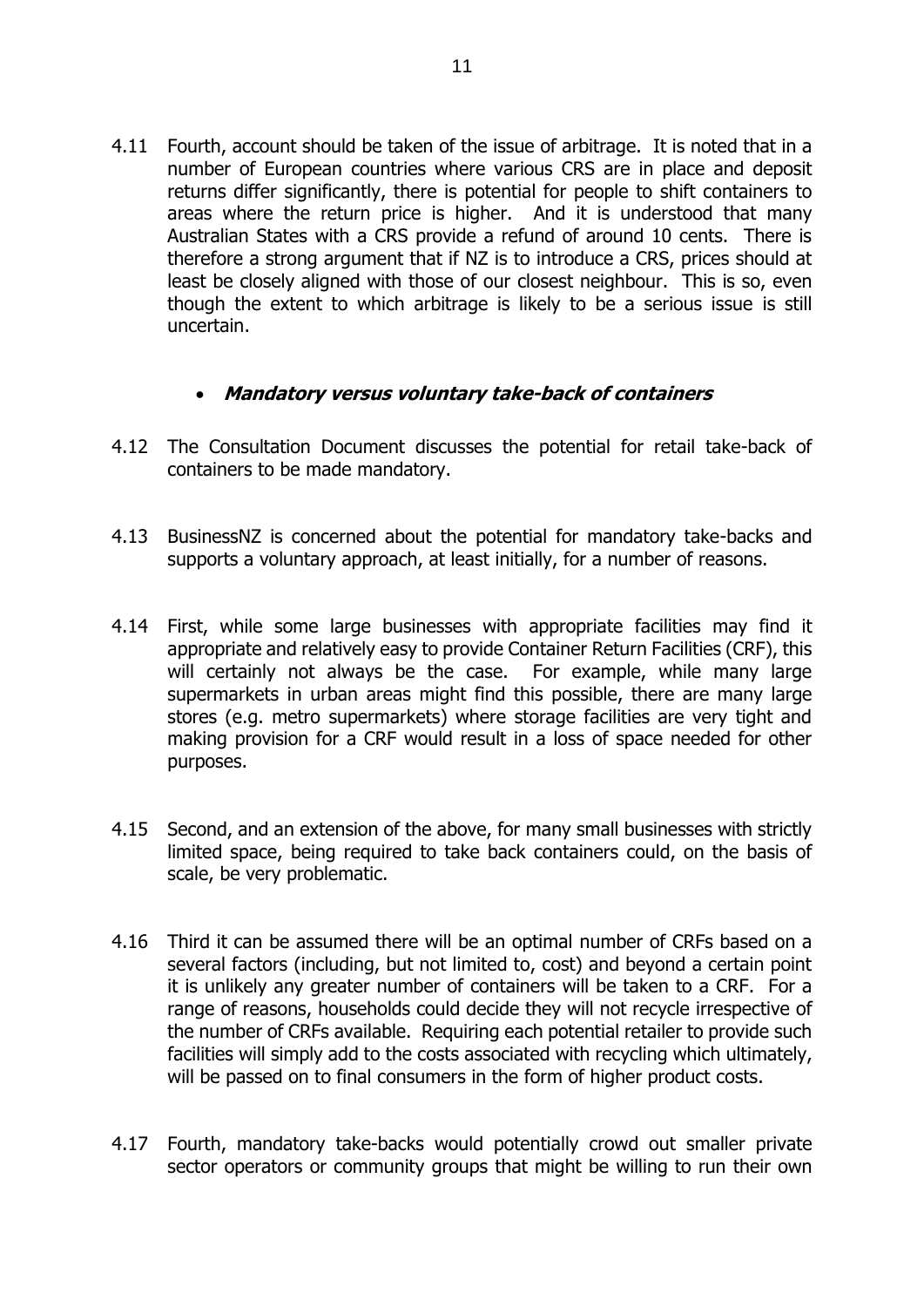CRFs (achieving greater economies of scale). Moreover, innovation in collection mechanisms would be stifled.

- 4.18 Fifth, it should be noted that if retailers are forced to collect material they may not be necessarily motivated to do so, and potentially some might try and prevent or stifle returns. It is possible that stores will limit returns through imposing things like (low) maximum container numbers per return, claiming they are full, only accepting brands that they sell, or by discouraging returns through things like having little or no signage, perhaps only one machine for large stores etc.
- 4.19 If the Government mandates participation, it becomes something that the Government have to police and enforce given that a Managing Agency does not have legal enforcement powers. It is understood that in the Australian schemes, they manage the return network performance through contractual obligations that refund point operators sign up to.

## • **Financing (cost recovery) of a CRS**

- 4.20 BusinessNZ is concerned about the financing of a CRS for a range of reasons.
- 4.21 First, any CRS should ideally be focused on cost recovery of products collected rather than potentially encouraging significant cross-subsidisation – the effect under current proposals. The 20-cent refundable deposit for all eligible beverage containers in the scheme takes no account of the value of the resource being collected. For example, aluminium cans might be worth something as recycled product given current increases in the price of aluminium on international markets. Some other products covered by the CRS might be very costly to recycle. The current proposal does not consider such issues.
- 4.22 Second, the potential deposit on containers favoured in the Consultation Document (as opposed to the cost on refunded containers), takes no account of how many containers will be returned for recycling. Potentially, suppliers will face significant costs for product that might never be returned!
- 4.23 Third, imposing charges up-front rather than on returned products could also impose significant costs on suppliers. For this reason there is an argument for government provision of some upfront capital to get such schemes developed (or at least for a loan) until they are self-financing (to the extent that they will ever be truly economically viable), that is, if a CRS is to be introduced. Moreover, the regulatory and oversight costs government will incur in its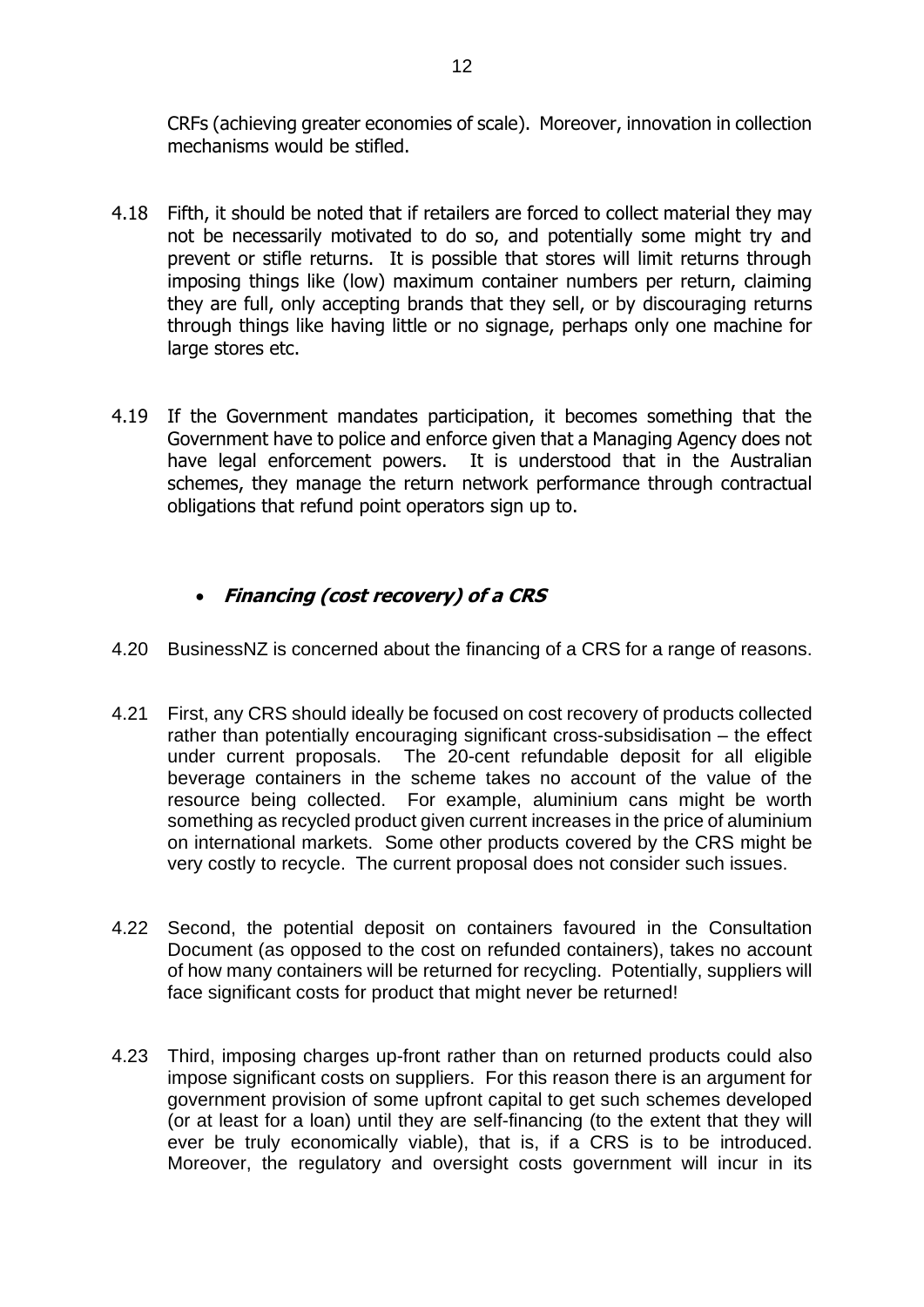regulatory role should be met from general taxation as opposed to the scheme itself, given it seems legislation will make such schemes mandatory.

- 4.24 It is noted that in Australia, costs are contributed each month in arrears based on supply (as opposed to in advance), based on an estimate, which then needs to be adjusted slightly each following month. It's not after the return of the products. The cost in Australia does reflect an estimated return level though, but participants seem to be pretty good at assessing that level now.
- 4.25 Fourth. given the government (via taxpayers) will not wear a significant proportion of the costs associated with a CRS, the incentives to monitor behaviour both in terms of services and costs will likely be reduced. Ministers will be concerned to minimise the risks to the Crown and hence will likely encourage greater provision of services knowing associated costs will largely fall on those providing goods covered by the CRS. If funding is via general taxation, then funding decisions will be subject to Treasury scrutiny, potentially increasing accountability and efficiency.
- 4.26 Where an agency seeks to recover some or all of the costs of service/regulatory provision from the users or direct beneficiaries of that service, the public or individuals paying for the service need to be assured that the charges set are not excessive in relation to the costs incurred and take efficiency and equity considerations into account.
- 4.27 Fifth, it is important a CRS managing agency does not retain funds or additional revenue beyond what is required to run the scheme. If administrative fees are set unduly high, there is a danger of providing a gold-plated service the costs of which fall ultimately on households and consumers.
- 4.28 Sixth, and in addition to the point above, it will be important that such funds are hypothecated and not used to fund waste reduction initiatives outside the sphere of the CRS.

### **1. Improvements to household kerbside recycling**

4.29 The Government has made two broad proposals with respect to kerbside recycling (collect a standard set of materials in household kerbside recycling across NZ and provide urban households with food scrap collections). These are supported by a range of other proposals such as greater reporting by councils and private-sector household kerbside collectors. The rationale for such proposals is outlined in the Consultation Document and is not debated here. Suffice to say there are some key issues that need to be addressed before moving forward with these proposals and these are outlined below.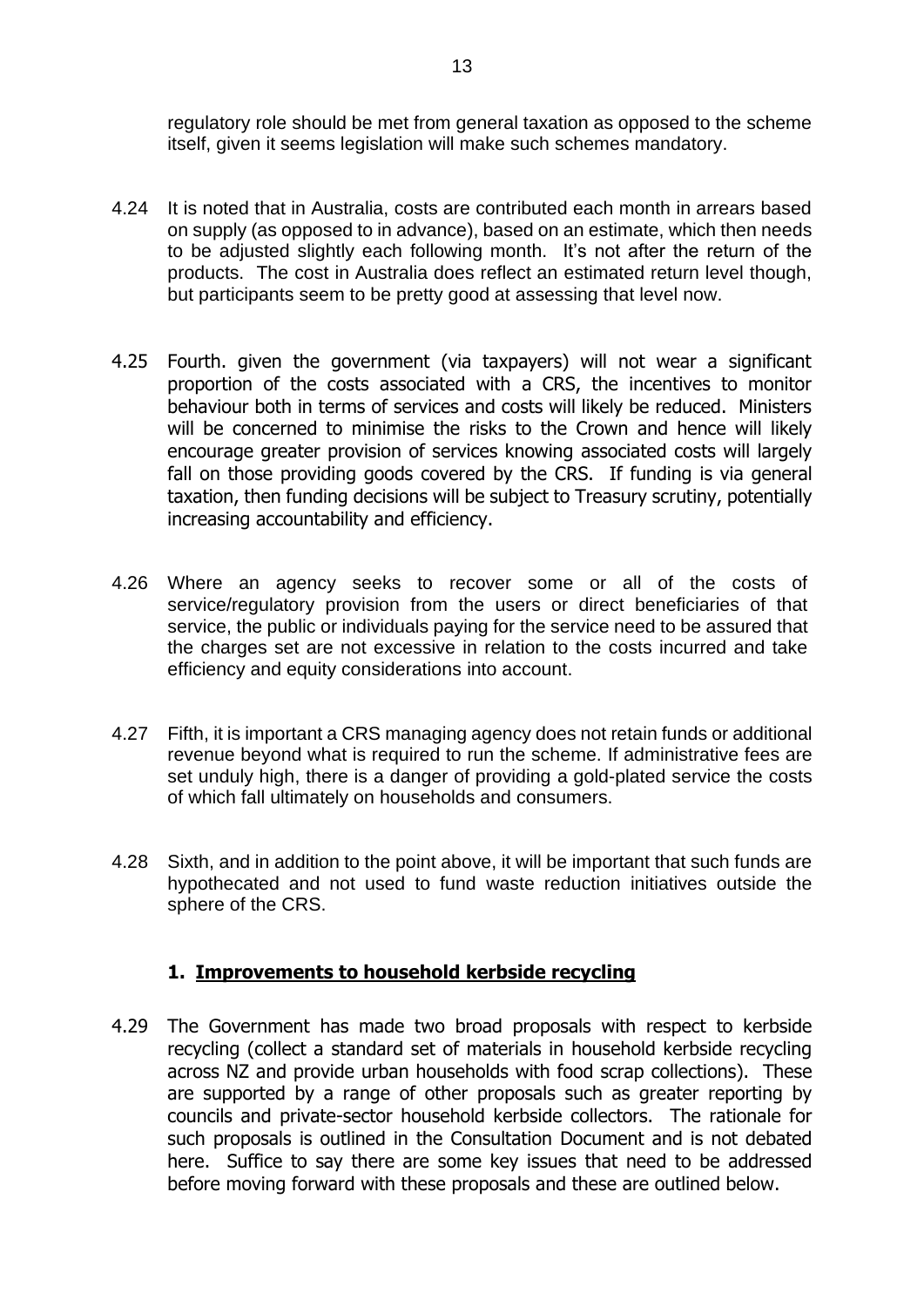#### **High level Issues**

#### • **Cost/practicality of collection – no "One-size-fits-all"**

- 4.30 While it might make sense at a conceptual level to try and ensure that all councils are in a position to offer a harmonised household kerbside recycling service, this proposal clearly needs to be subject to a cost/benefit analysis for each region. While on the surface, harmonisation across 67 councils is desirable, in reality recycling, like everything else in the supply chain, is impacted by our geography. It is estimated that 90% of New Zealanders (Horizon Research 2022) recycle at kerbside and based on the Government's data, 77% of councils have access to recycling for more than one material type. Even so, for some areas, kerbside recycling might not be practical, and certainly thresholds such populations of "1,000" are pretty random measures for determining when harmonised services should be provided without an understanding of the costs and benefits of such an approach.
- 4.31 As outlined earlier, it is important to understand that there is an optimal amount of waste. Waste cannot be eliminated completely, at least not without great cost. Waste reduction might be possible but beyond a certain point the marginal cost becomes progressively higher, while the potential returns reduce. Economies of scale are often important when dealing with certain waste streams, particularly relevant for smaller businesses facing the disproportionate cost of having waste and recycling companies pick up smaller amounts of recyclable or specialised waste.
- 4.32 Given the conceptual issues discussed in Section 2, BusinessNZ considers that, at least initially, until appropriate infrastructure is developed, harmonisation of kerbside recycling should be voluntary and expanded only as considered economically appropriate, given current resource constraints. This would suggest that initially larger centres should be targeted with success measured by both environmental and economic outcomes, before kerbside recycling is rolled out to wider regional areas.

### • **Impact on Kerbside recycling as a result of the CRS**

4.33 While the Consultation Document considers the three major schemes proposed 1. CRS, 2. Improvements to household Kerbside recycling, and 3. Separation of business food waste, are complementary to each other, there is potential, in some cases, for a CDS to undermine current kerbside recycling although BusinessNZ would assume this wasn't deliberately intended.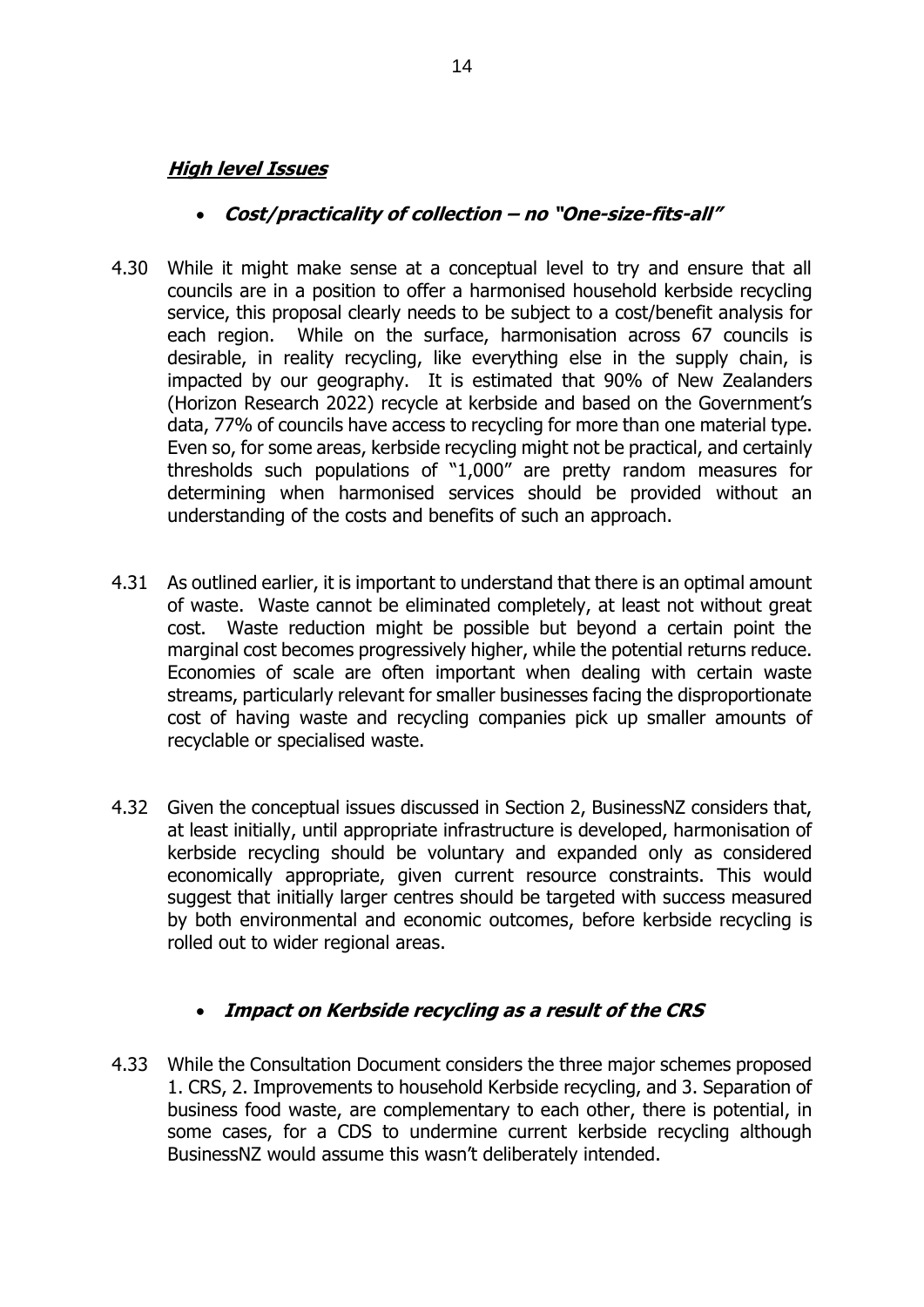- 4.34 To expand further with a specific example. It is understood the contents of most glass bottles, particularly wine, beer, and spirits, are consumed at home so it is much easier to put the bottles into kerbside recycling than to take them to a CRF. And it is possible that the current kerbside recycling of bottles (whether glass or plastic) could be undermined by having a CRS. Moreover, there are legitimate health and safety concerns given how much glass weighs and the potential for breakages when transporting bottles to return points.
- 4.35 It is noted that that there are a number of countries where glass or other material types are excluded from the scheme, but still have extremely high return rates, which include Norway and Denmark. It is understood that the UK has also recently made the decision that glass will be excluded from their CRS as it has been established that this would not provide the best solution for maximising recovery and recycling or glass beverage containers.
- 4.36 This is not to say a CRS is never appropriate. It simply reflects the fact that for some areas it may be uneconomic or impractical to have both kerbside recycling and a CRS, particularly in smaller communities.
- 4.37 Moreover, account needs to be taken of the fact that small local areas might want to design their own schemes reflecting the needs and demands of their unique communities. In this respect one size may not fit all given the economic, environmental, social, and cultural aspects of particular communities.

### • **Kerbside collection of food waste and unintended consequences**

4.38 While the objective of a food waste collection is to improve recycling and provide positive benefits including composting, such schemes can potentially have a number of unintended consequences if not well managed. For example, vermin are already a significant issue in some areas, including urban areas, and the potential exists for this problem to be exacerbated if food scraps are not managed properly, including at the kerbside. This possibility needs to be clearly considered and managed as part of a normal cost/benefit analysis of the extent to which such food waste collections should be developed and managed.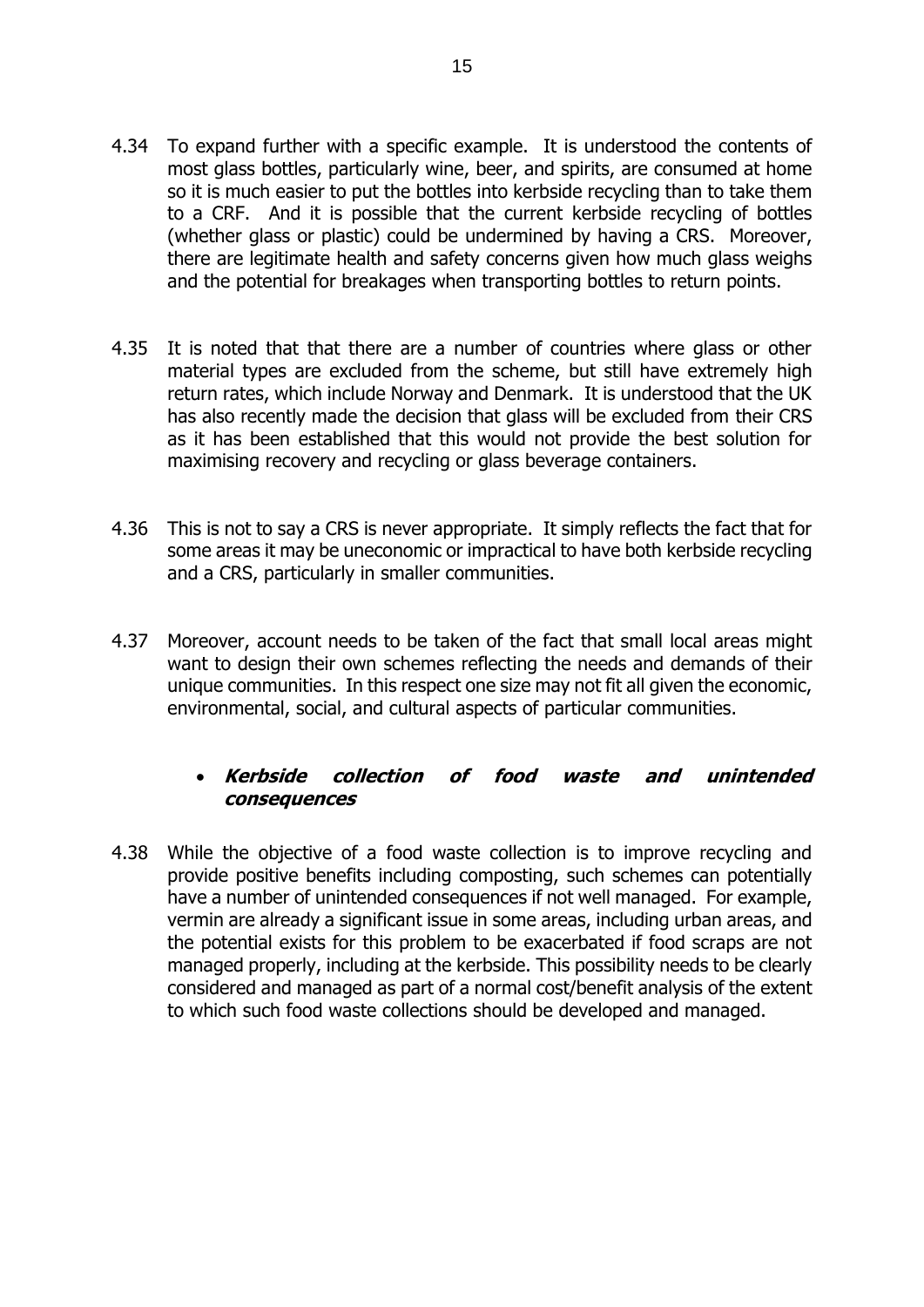## **2. Separation of business food waste**

- 4.39 Essentially the Government is proposing that given the amount of food waste going to landfill from both households and businesses, all businesses should separate food waste from general waste and households should be provided with a kerbside food scraps collection to reduce landfill emissions. Amongst other things, the Consultation Document states that it is estimated that food waste contributes to around 22 percent of NZ's emissions from landfills that accept household and business waste. However, importantly, it should be noted that total emissions from landfills are likely to be miniscule compared with emissions from those other sectors of the economy covered under the Government's Emissions Trading Scheme (ETS). It is understood most landfills that accept household food waste are already covered by ETS requirements. For further information on emissions by sector see the Climate Change Commission Report (2021).
- 4.40 The issue of kerbside food scraps was discussed earlier so this section focuses solely on the proposal that all businesses separate food waste from general waste.

# **High level Issues**

- **Practicality for business by size and product type**
- 4.41 While BusinessNZ understands the rationale for encouraging greater separation of food waste from general waste to meet the Government's objectives outlined in the Consultation Document, there are some practical aspects which need to be considered if this requirement is to be made mandatory.
- 4.42 Many large businesses already have quite sophisticated food collection and recycling initiatives underway (on a voluntary basis), such as the major supermarket chains, where economies of scale make separation and collection of food (still edible but no longer considered saleable in supermarkets) an important element of ensuring maximisation of food use (or minimisation of food waste). However, for many businesses, particularly small businesses, mandatory obligations to separate food waste from other waste maybe impractical for a range of reasons, including, but not limited to, miniscule amounts of food waste, limited resources (including staff time), the need for separate facilities, a small population base etc.
- 4.43 Many businesses, including small business, do separate food waste from other general waste, where it is practical to do so within the general constraints facing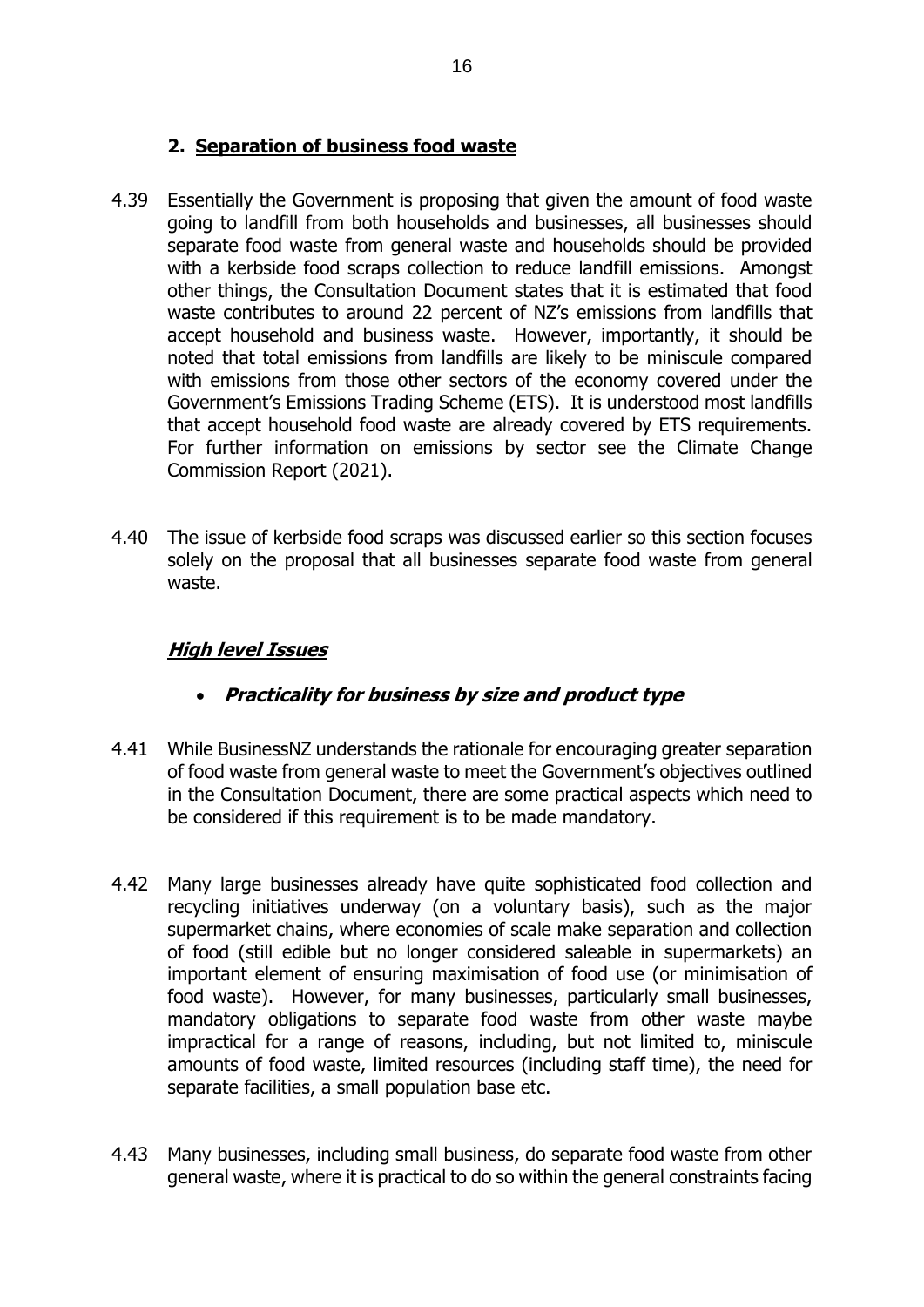them, including those described under Section 2. And there are instances where provision is made for food to be collected from smaller enterprises and taken, for example, to food banks.

- 4.44 But it is noted that the Government is considering either phasing in food collection requirements or restricting some businesses from producing larger amounts of food waste unless covered by the waste minimisation scheme, for example, businesses registered under the Food Act 2014.
- 4.45 While this would be arguably better than a blanket requirement for all businesses to separate food waste from other general waste, it still would not take account of the practicalities for some businesses.
- 4.46 Given the above, BusinessNZ would strongly encourage the Government to hold off making any such requirements mandatory, at least for smaller businesses, until there is a proper understanding of the costs and benefits of mandatory proposals. A blanket requirement irrespective of size of business (say by employee numbers or activities) would inevitably prove counterproductive.